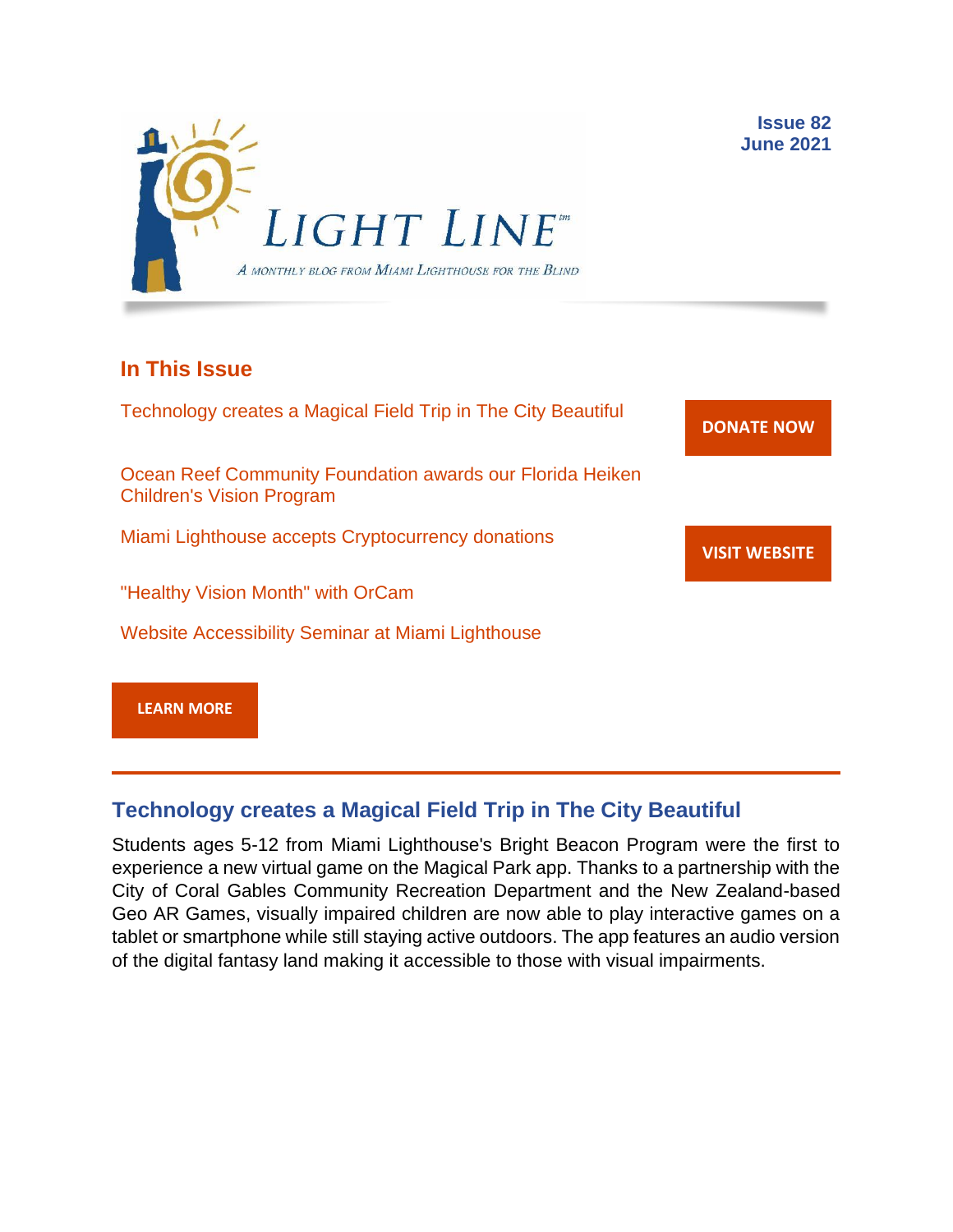

*Miami Lighthouse's Bright Beacon students experience the Magical Park App*

#### **Miami Lighthouse accepts cryptocurrency donations**

Recently, we have begun accepting philanthropic donations of cryptocurrency in recognition of the growing popularity of this form of investment. The announcement comes on the heels of Bitcoin 2021, the largest Bitcoin event in history, taking place for the first time in Miami from June 4-5.

City of Miami Mayor Francis Suarez noted that "we want to be on the next wave of innovation and it is very special that one of Miami's oldest charities has adopted one of the world's newest technologies to further its mission and serve the blind and visually impaired."

Miami Lighthouse has established a relationship with Coinbase, a publicly traded crypto exchange, to process crypto philanthropic gifts, making donations of established digital currencies easy to transact. Each cryptocurrency contribution is converted by Coinbase into its cash value at the time of donation. To make a cryptocurrency donation [click here.](https://commerce.coinbase.com/checkout/f0e0a4b4-f702-41f0-ad82-3bb42986cccb)



[Donate Cryptocurrency](https://commerce.coinbase.com/checkout/f0e0a4b4-f702-41f0-ad82-3bb42986cccb)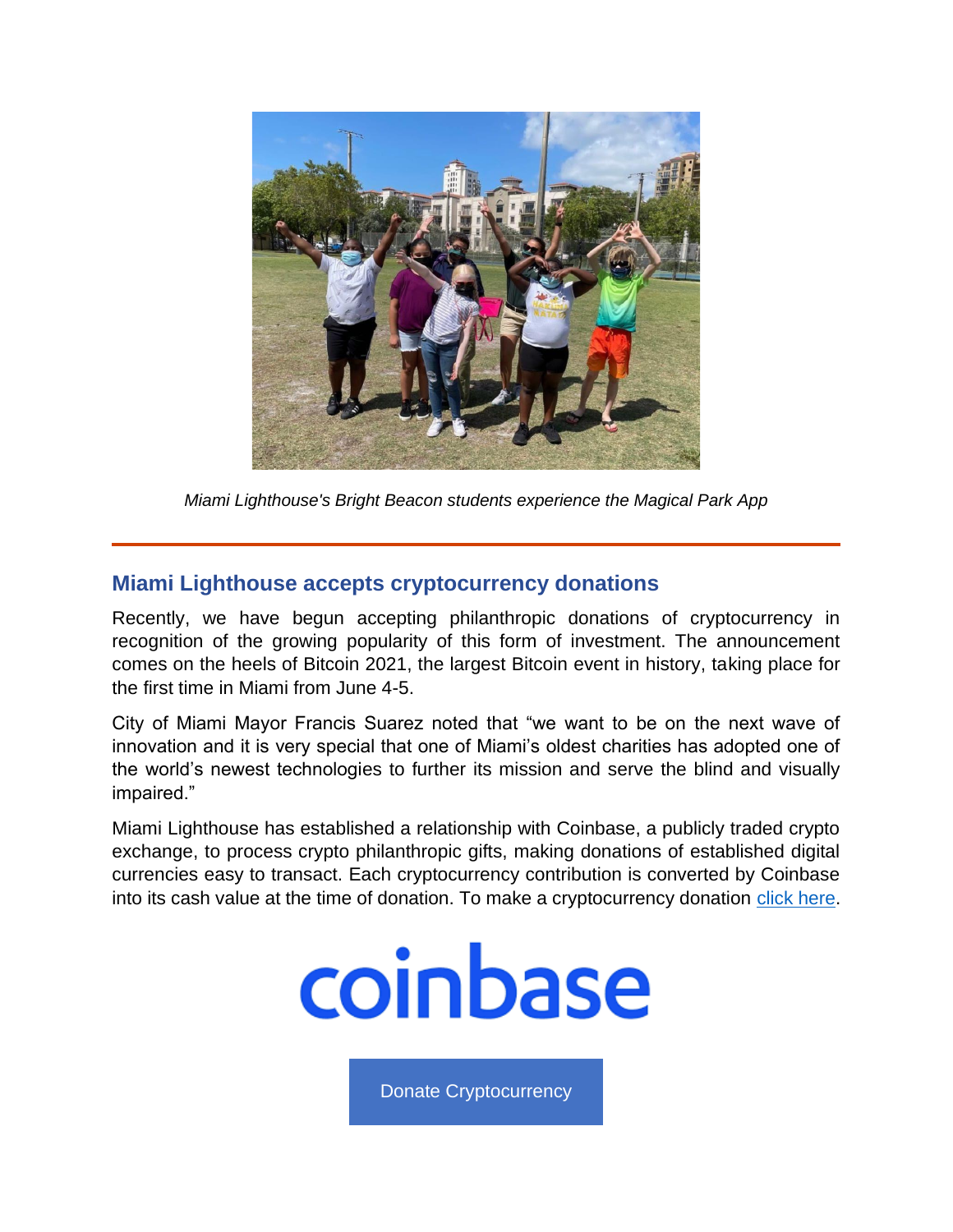## **"Healthy Vision Month" with OrCam**

Did you know that approximately 12 million people 40 years and over in the United States have a vision impairment? Miami Lighthouse celebrated the month of May as "Healthy Vision Month" by providing a wealth of information on vision health and care for all ages available through our Vision [Solutions Center.](https://lighthouseshop.org/)

"Taking care of your eyes can be a priority just like eating healthy and physical activity," noted Miami Lighthouse President and CEO Virginia Jacko. "People with vision problems are more likely to experience health problems as well as have increased risk for falls, injury and depression."

Not only is getting a low vision evaluation essential but also knowing what assistive technology products are right for your specific needs, like the OrCam. OrCam helps the blind and visually impaired stay confident and independent in completing their daily tasks. Visit our [LighthouseShop.org](https://lighthouseshop.org/) or call us at 786-362-7489 to get your OrCam device today.



*OrCam Read is providing confidence and independence during "Healthy Vision Month"*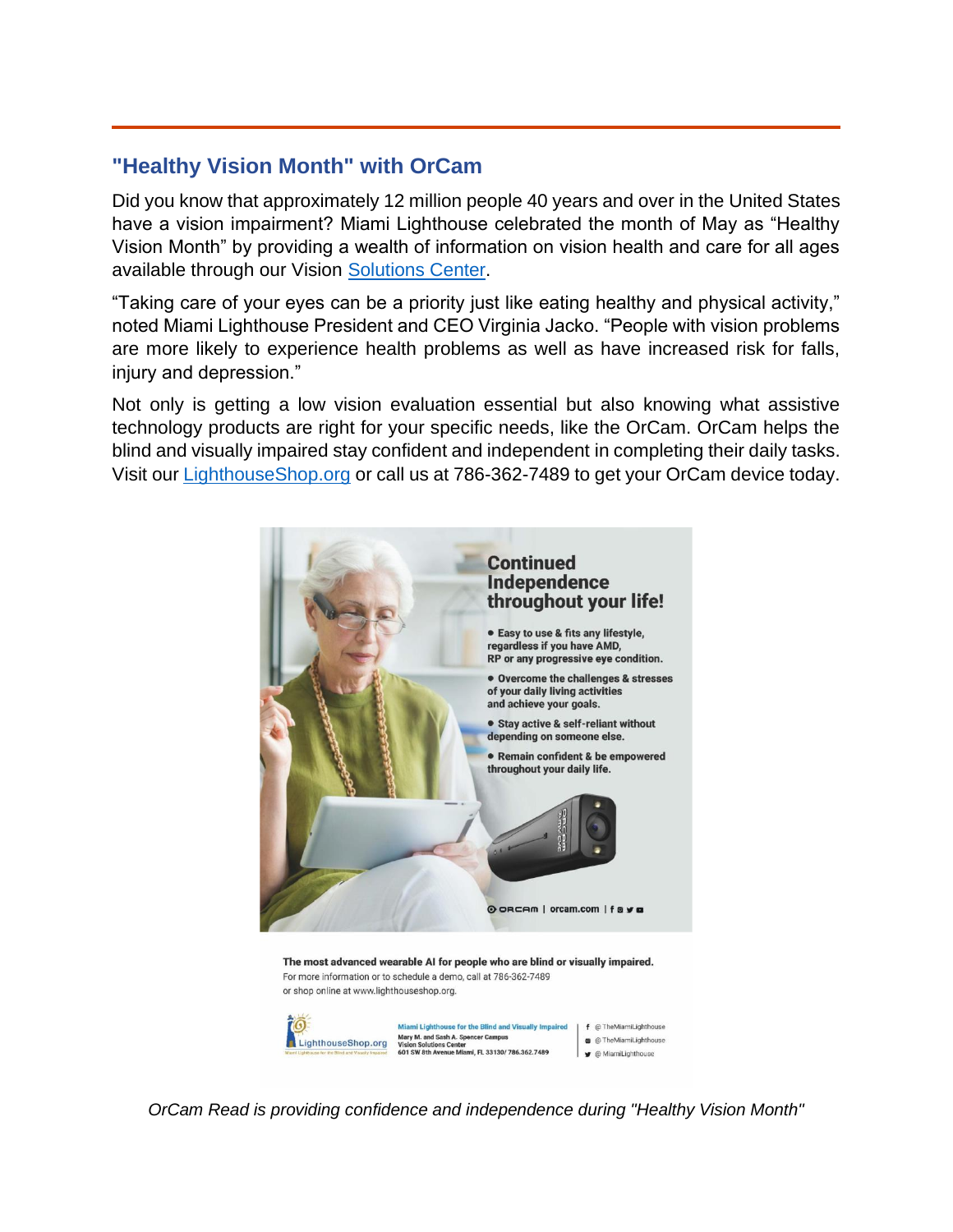## **Ocean Reef Community Foundation awards our Florida Heiken Children's Vision Program**

We would like to express most sincere gratitude to the Ocean Reef Community Foundation for their generous \$10,000 grant to our Statewide [Florida Heiken Children's](https://www.miamilighthouse.org/FloridaHeikenProgram.asp)  [Vision Program.](https://www.miamilighthouse.org/FloridaHeikenProgram.asp) This award will help provide comprehensive eye examinations for lowincome children in Homestead, Florida City and the Florida Keys.

Our Florida Heiken Program brings mobile optometric units directly to Title 1 schools, advancing eye health equity for many children who would not otherwise have the opportunity to have a dilated eye exam in addition to regular vision screening.



*Our Statewide Florida Heiken Children's Vision Program provides free eye exams and prescription glasses to students in Homestead, Florida City and the Florida Keys thanks to the Ocean Reef Community Foundation.*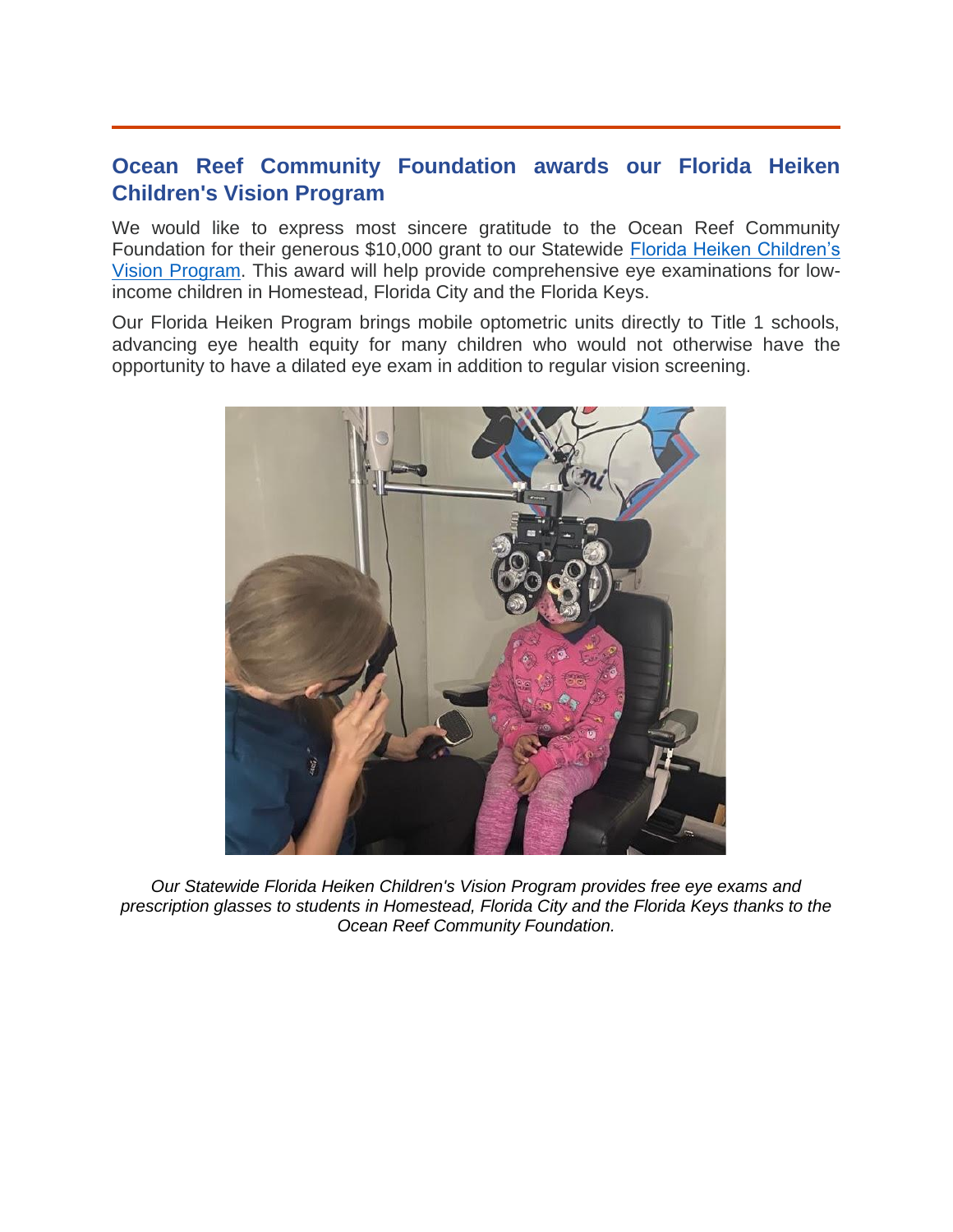## **Ocean Reef Community Foundation awards our Florida Heiken Children's Vision Program**

Join us on Tuesday, June 15th for a Website Accessibility Seminar at Miami Lighthouse from 8:00am-10:00am. Thanks to our partners: [Greater Miami Convention and Visitor's](https://www.miamiandbeaches.com/)  [Bureau, Greater Miami & the Beaches Hotel Association,](https://www.miamiandbeaches.com/) and [Miami-Dade Beacon](https://www.beaconcouncil.com/)  [Council](https://www.beaconcouncil.com/) you will have an opportunity to learn from our experts how internet technology levels the playing field for individuals with disabilities and why your website needs to be accessible.

Click the invitation below to **RSVP** in-person or to attend virtually. For additional questions e-mail Faheemah Garzon at [Faheemah@GMBHA.com.](mailto:Faheemah@GMBHA.com)



*Website Accessibility Seminar Invitation*